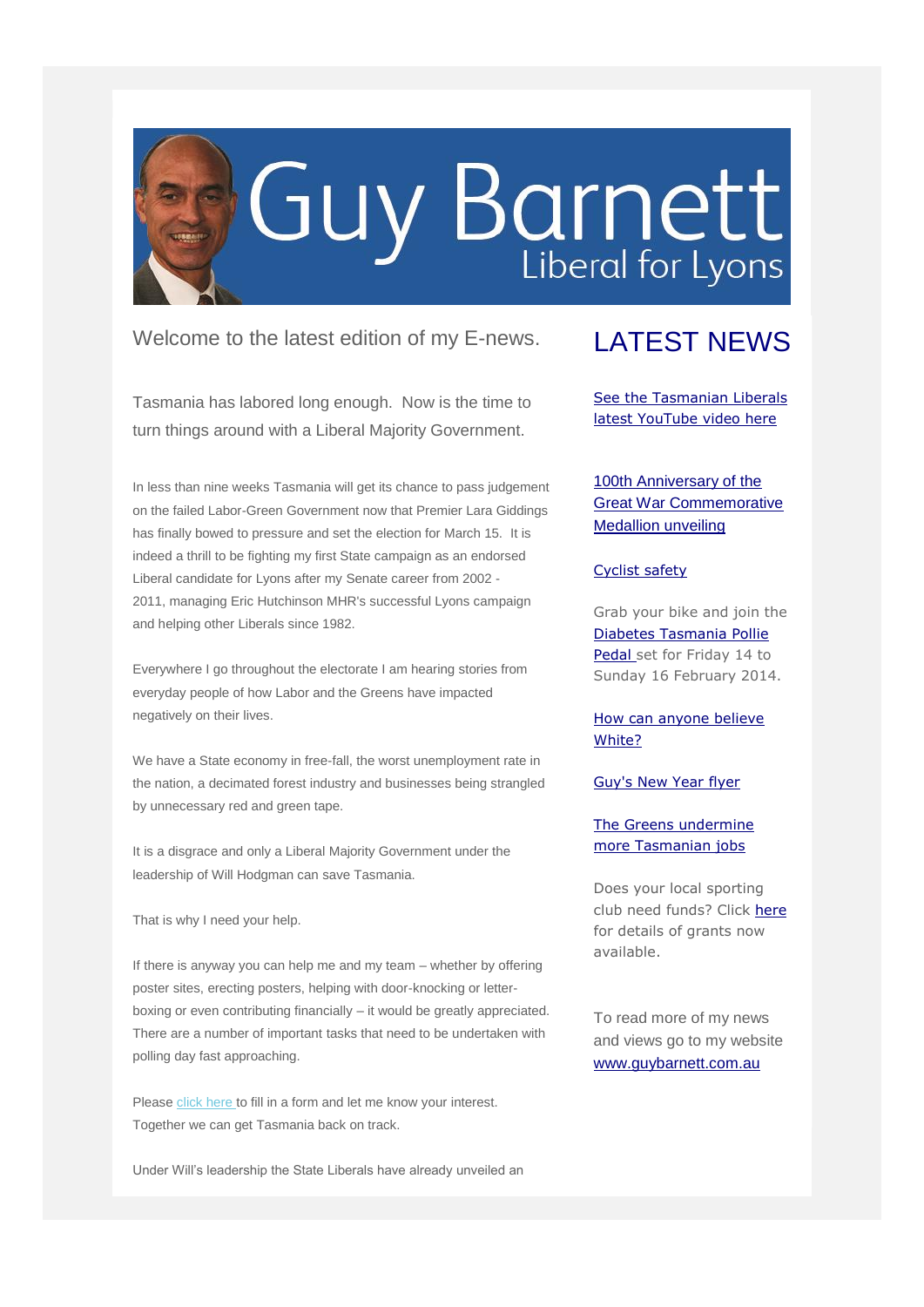exciting plan and vision for our State.

A plan to tackle the jobs crisis through a growing economy backed by our competitive strengths in industries such as agriculture, aquaculture, forestry, mining and tourism.

A plan to grow the economy by cutting red and Green tape, implementing a single state-wide planning scheme and restoring an international shipping service.

The Liberals will cut waste and create a more efficient public service.

There will be more police, more doctors and nurses and better education outcomes, by extending high schools to year 12.

Together we can achieve a bright new future for the State we dearly love.

To keep up to date with my campaign head over to my website [www.guybarnett.com.au](http://guybarnett.us7.list-manage.com/track/click?u=275fd64499cfdeb4a6fe3e860&id=1c5001f01d&e=9ca3cab036) I also have a Facebook campaign page - Guy Barnett, Liberal for Lyons.

I encourage you to share your views with me and to share my sites with your friends and colleagues.

Kind regards *Guy*

# Support Guy

Guy's campaign is all go with community sausage sizzles outside IGA supermarkets most Saturdays, together with door-knocking, letterboxing and events. Volunteers to assist Guy with any of the above, including the set up, cooking and serving of snags at these locations and also some door knocking or letter-boxing later in the day would be appreciated.

Please call Mary Dean on 0419 142 340 if you have some spare time and would like to get involved. Alternatively, click on the 'Support or volunteer for Guy' button to the right to volunteer or make a donation.

# Upcoming events

The **Melbourne launch** of Guy's campaign is this Thursday 23 January 2014 at 5:30pm. Guy's local launch with the Hon Will Hodgman and Eric Hutchinson MP was held in October. Being a Senator for over nine



*Guy with Donald and Jane Parkinson doing a sausage sizzle at the Longford Supa IGA*



*Guy with Tony Scott, former President of RSL Tasmania and Robert Dick, current President*



*Guy and Will campaigning at the Cove Hill Shopping Centre*

**[Support or](http://guybarnett.us7.list-manage.com/track/click?u=275fd64499cfdeb4a6fe3e860&id=cfa0e9b83f&e=9ca3cab036)  [volunteer for Guy](http://guybarnett.us7.list-manage.com/track/click?u=275fd64499cfdeb4a6fe3e860&id=cfa0e9b83f&e=9ca3cab036)**